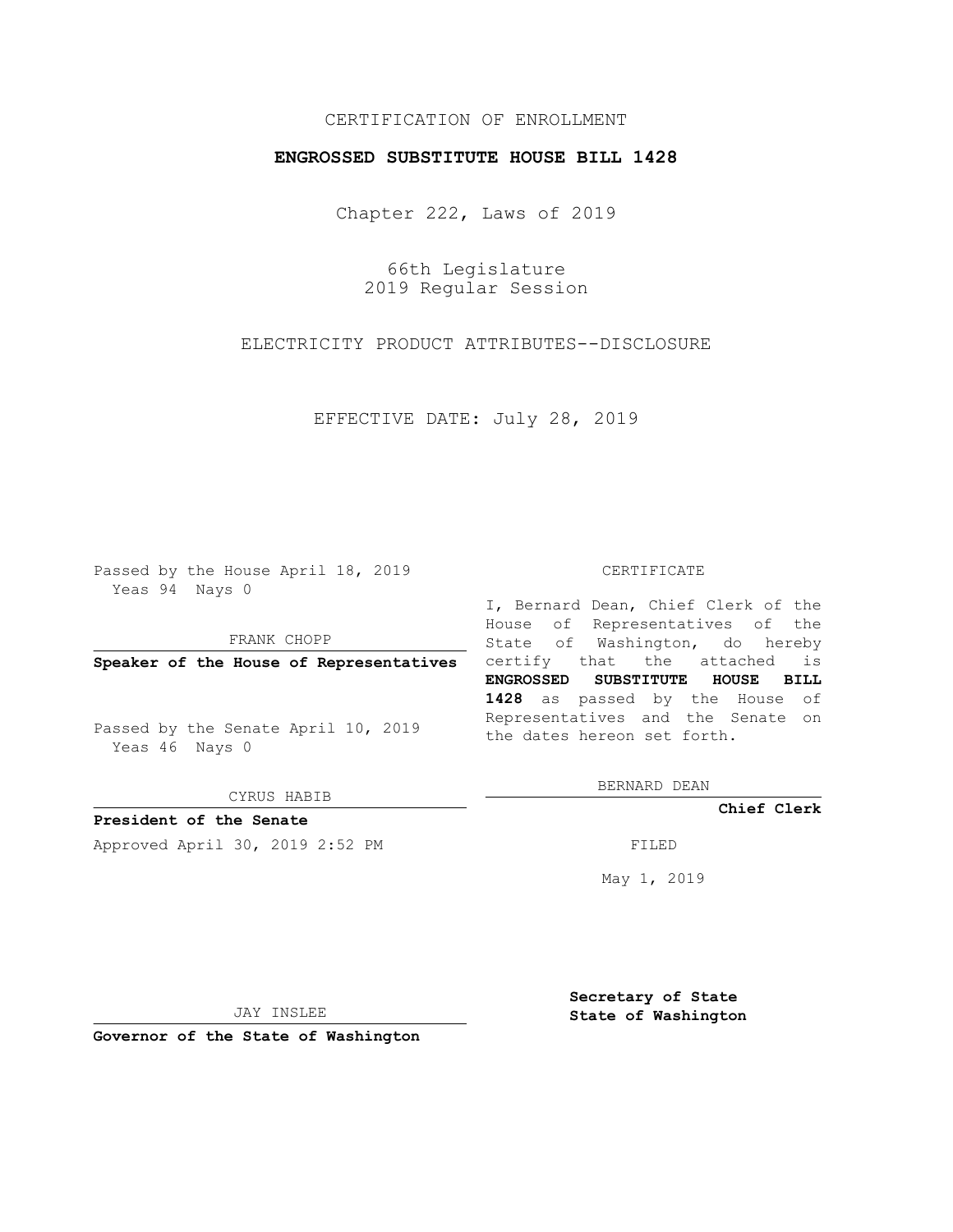#### **ENGROSSED SUBSTITUTE HOUSE BILL 1428**

AS AMENDED BY THE SENATE

Passed Legislature - 2019 Regular Session

# **State of Washington 66th Legislature 2019 Regular Session**

**By** House Environment & Energy (originally sponsored by Representatives Shewmake, Tarleton, Lekanoff, and Fitzgibbon; by request of Department of Commerce)

READ FIRST TIME 02/04/19.

 AN ACT Relating to the disclosure of attributes of electricity products; amending RCW 19.29A.050, 19.29A.060, and 19.29A.080; amending 2000 c 213 s 1 (uncodified); reenacting and amending RCW 19.29A.010; adding new sections to chapter 19.29A RCW; and repealing 5 RCW 19.29A.070.

6 BE IT ENACTED BY THE LEGISLATURE OF THE STATE OF WASHINGTON:

7 **Sec. 1.** 2000 c 213 s 1 (uncodified) is amended to read as 8 follows:

 (1) Consumer disclosure ensures that retail electric consumers purchasing electric energy receive basic information about the characteristics associated with their electric product in a form that facilitates consumer understanding of retail electric energy service and the development of new products responsive to consumer 14 preferences.

15 (2) The legislature finds and declares that there is a need for 16 reliable, accurate, and timely information regarding fuel source( $(\tau)$ ) 17 that is consistently collected, for all electricity products offered 18 for retail sale in Washington.

19 (3) The desirability and feasibility of such disclosure has been 20 clearly established in nutrition labeling, uniform food pricing, 21 truth-in-lending, and other consumer information programs.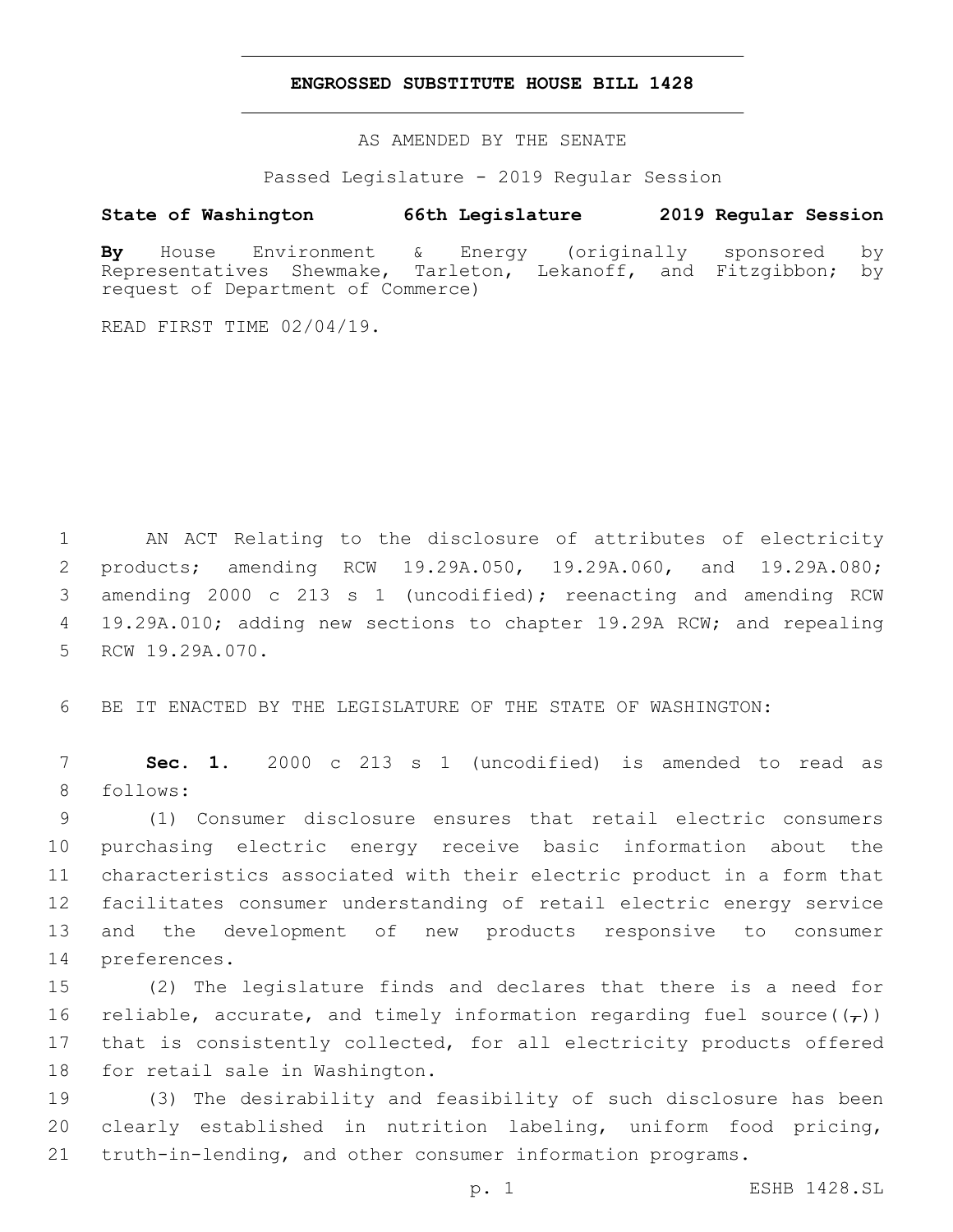(4) The legislature intends to establish a consumer disclosure standard under which retail suppliers in Washington disclose information on the fuel mix of the electricity products they sell. Fundamental to disclosure is a label that promotes consistency in content and format, that is accurate, reliable, and simple to understand, and that allows verification of the accuracy of 7 information reported.

 (5) To ensure that consumer information is verifiable and accurate, certain characteristics of electricity generation must be tracked and compared with information provided to consumers.

 (6) The legislature recognizes that the generation, transmission, and delivery of electricity occurs through a complex network of 13 interconnected facilities and contractual arrangements. As a result, the legislature intends that the fuel characteristics disclosed under 15 this chapter represent reasonable approximations that are suitable 16 only for informational or disclosure purposes.

 (7) The disclosures required by this chapter reflect the 18 characteristics of electricity products offered by retail suppliers to customers. Nothing in this chapter prohibits a retail supplier 20 from communicating to its customers, owners, taxpayers, or the general public information regarding its investment in or ownership of renewable or nonrenewable generating facilities, its production of 23 electricity, or its wholesale market activities, as long as the information is provided separately from the electricity product content label.

 **Sec. 2.** RCW 19.29A.010 and 2015 c 285 s 1 are each reenacted and 27 amended to read as follows:

 The definitions in this section apply throughout this chapter 29 unless the context clearly requires otherwise.

 (1) "Biomass generation" ((means electricity derived from burning solid organic fuels from wood, forest, or field residue, or dedicated energy crops that do not include wood pieces that have been treated with chemical preservatives such as creosote, pentachlorophenol, or copper-chrome-arsenic)) has the same meaning as "biomass energy" 35 defined in RCW 19.285.030.

 (2) "Bonneville power administration system mix" means a generation mix sold by the Bonneville power administration that is 38 net of any resource specific sales ((and that is net of any electricity sold to direct service industrial customers, as defined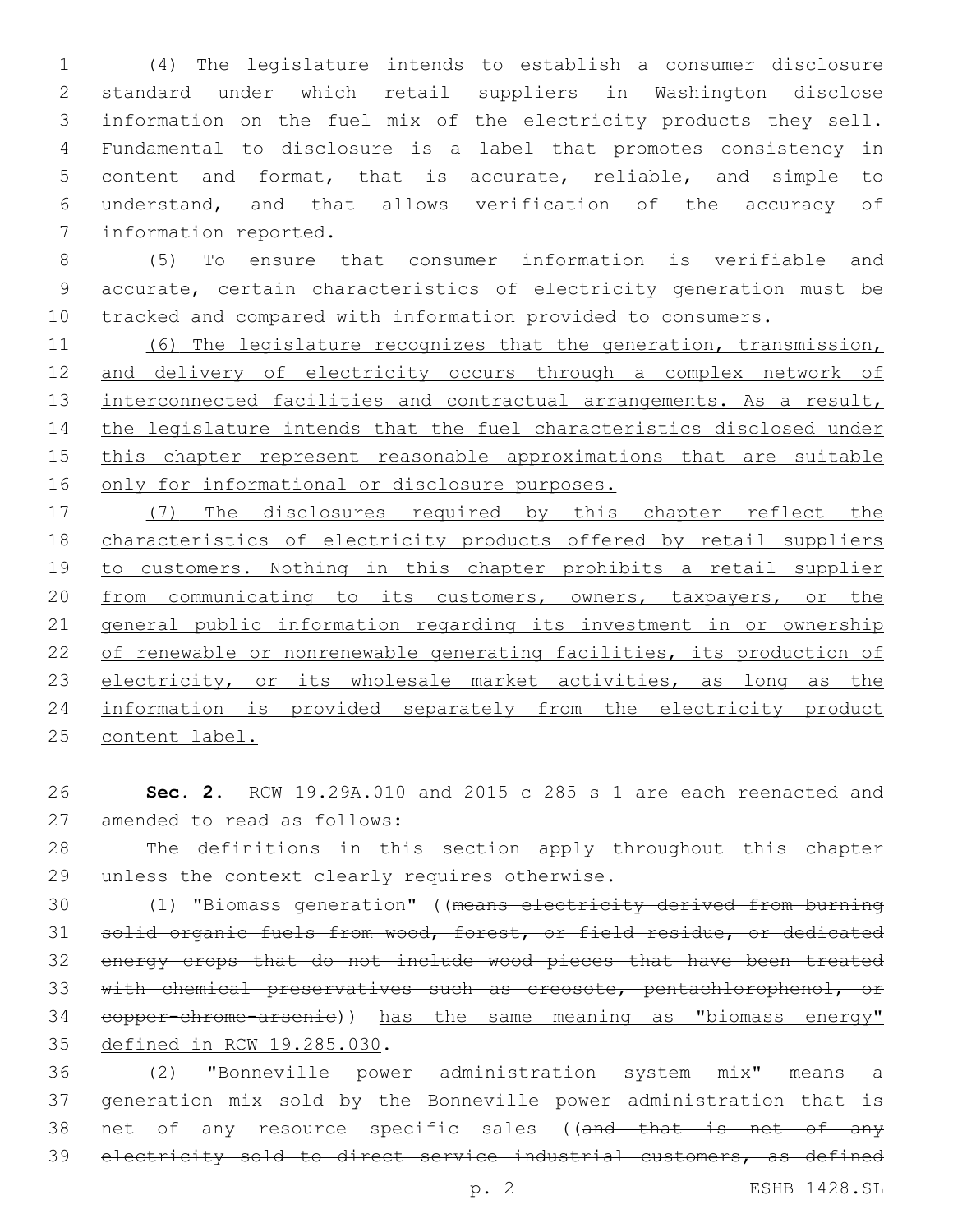1 in section 3(8) of the Pacific Northwest electric power planning and 2 conservation act  $(16 \text{ U.S.C. Sec. } 839(a)(8))$ .

3 (3) (("Coal generation" means the electricity produced by a 4 generating facility that burns coal as the primary fuel source.

 $(4)$ ) "Commission" means the utilities and transportation commission.6

 (((5))) (4) "Conservation" means an increase in efficiency in the use of energy use that yields a decrease in energy consumption while providing the same or higher levels of service. Conservation includes 10 low-income weatherization programs.

11 (((6)) (5) "Consumer-owned utility" means a municipal electric 12 utility formed under Title 35 RCW, a public utility district formed 13 under Title 54 RCW, an irrigation district formed under chapter 87.03 14 RCW, a cooperative formed under chapter 23.86 RCW, or a mutual 15 corporation or association formed under chapter 24.06 RCW, that is 16 engaged in the business of distributing electricity to more than one 17 retail electric customer in the state.

18 (((7)) (6) "Declared resource" means an electricity source specifically identified by a retail supplier to serve retail electric customers. A declared resource includes a stated quantity of electricity tied directly to a specified generation facility or set 22 of facilities either through ownership or contract purchase, or a contractual right to a stated quantity of electricity from a specified generation facility or set of facilities.

25 (((48)) (7) "Department" means the department of commerce.

26  $((+9)$ )  $(8)$  "Electric meters in service" means those meters that 27 record in at least nine of twelve calendar months in any calendar 28 year not less than two hundred fifty kilowatt-hours per month.

29 ((410)) (9) "Electric utility" means a consumer-owned or 30 investor-owned utility as defined in this section.

31 (((41))) (10) "Electricity" means electric energy measured in 32 kilowatt-hours, or electric capacity measured in kilowatts, or both.

 (((12) "Electricity information coordinator" means the 34 organization selected by the department under RCW 19.29A.080 to: (a) Compile generation data in the Northwest power pool by generating 36 project and by resource category; (b) compare the quantity of electricity from declared resources reported by retail suppliers with available generation from such resources; (c) calculate the net system power mix; and (d) coordinate with other comparable 40 organizations in the western interconnection.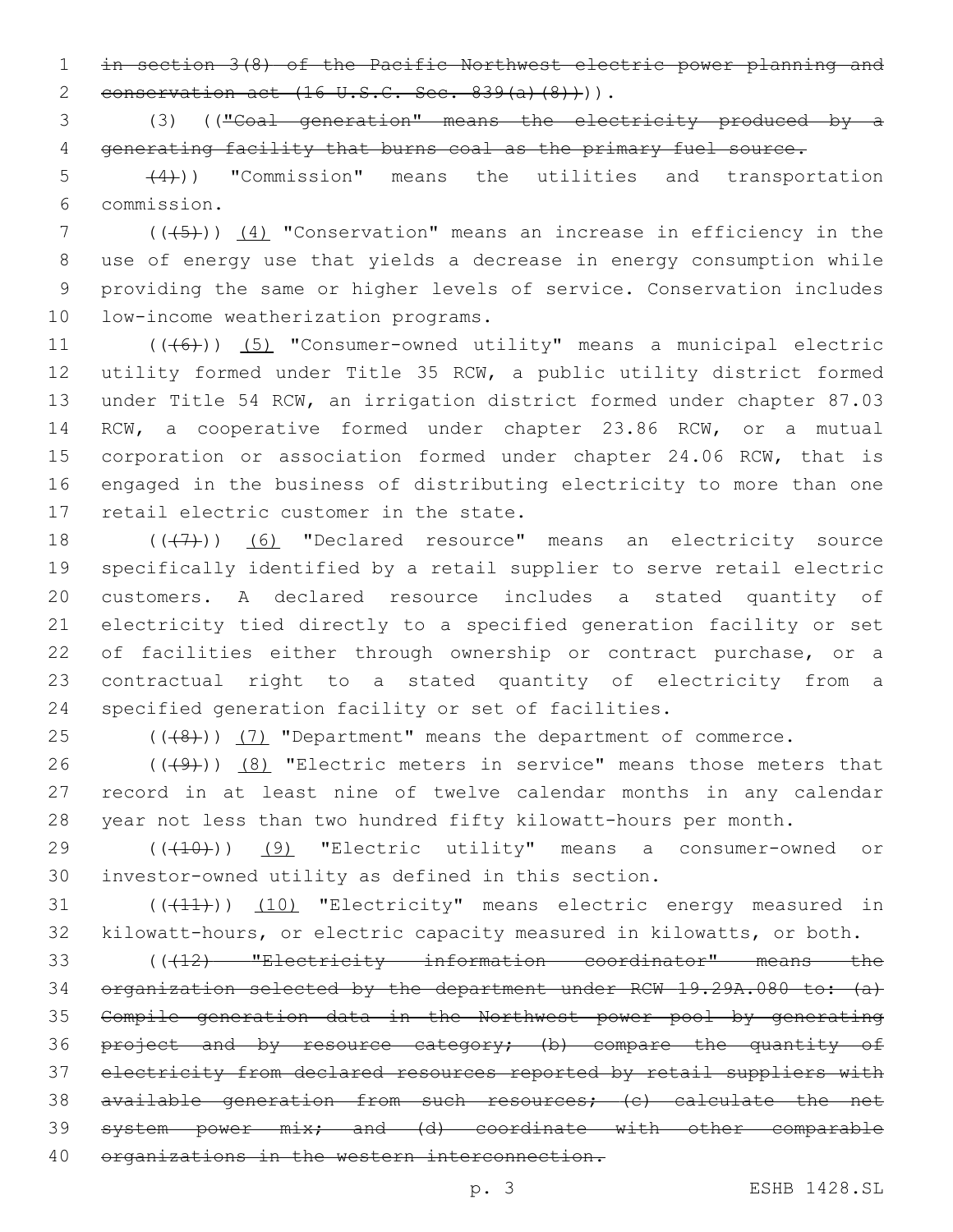(13))) (11) "Electricity product" means the electrical energy produced by a generating facility or facilities that a retail supplier sells or offers to sell to retail electric customers in the state of Washington, provided that nothing in this title shall be construed to mean that electricity is a good or product for the purposes of Title 62A RCW, or any other purpose. It does not include electrical energy generated on-site at a retail electric customer's 8 premises.

9 (( $(14)$ )) (12) "Electricity product content label" means 10 information presented in a uniform format by a retail supplier to its 11 retail customers and disclosing the information required in RCW 12 19.29A.060 about the characteristics of an electricity product.

13 (13) "Fuel attribute" means the characteristic of electricity 14 determined by the fuel used in the generation of that electricity. 15 For a renewable resource, the fuel attribute is included in its 16 nonpower attributes.

17 (14) "Fuel mix" means the ((actual or imputed)) sources of 18 electricity sold to retail electric customers, expressed in terms of 19 percentage contribution by resource category. The total fuel mix 20 included in each disclosure shall total one hundred percent.

21 (15) (("Geothermal generation" means electricity derived from 22 thermal energy naturally produced within the earth.

 $(16)$ ) "Governing body" means the council of a city or town, the commissioners of an irrigation district, municipal electric utility, or public utility district, or the board of directors of an electric cooperative or mutual association that has the authority to set and 27 approve rates.

28 ((417) "High efficiency cogeneration" means electricity produced 29 by equipment, such as heat or steam used for industrial, commercial, 30 heating, or cooling purposes, that meets the federal energy 31 regulatory commission standards for qualifying facilities under the 32 public utility regulatory policies act of 1978.

 (18) "Hydroelectric generation" means a power source created when water flows from a higher elevation to a lower elevation and the flow is converted to electricity in one or more generators at a single 36 facility.

37 (19)) (16) "Investor-owned utility" means a company owned by 38 investors that meets the definition of RCW 80.04.010 and is engaged 39 in distributing electricity to ((more than)) one or more retail 40 electric customers in the state.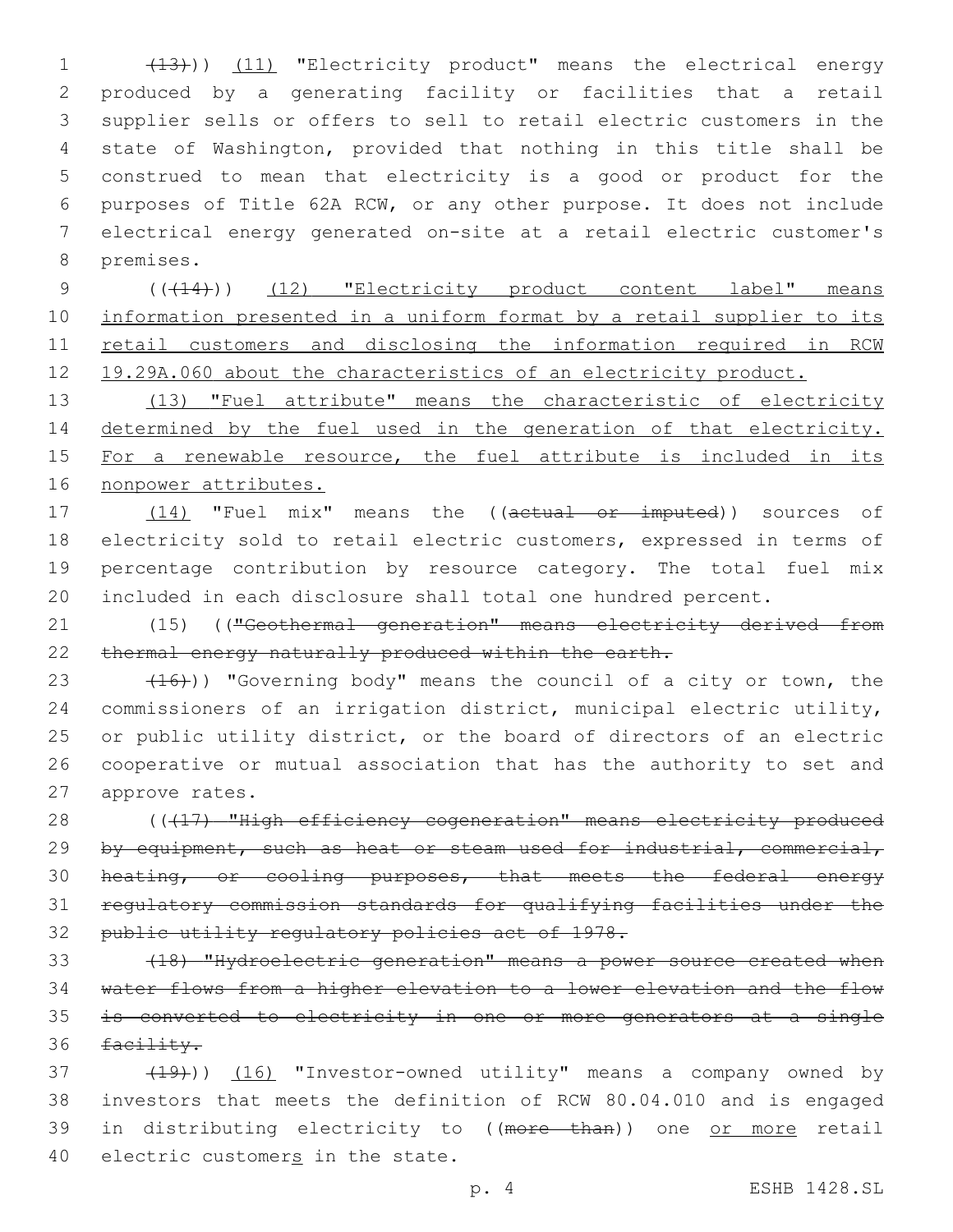1 (((20) "Landfill gas generation" means electricity produced by a 2 generating facility that uses waste gases produced by the 3 decomposition of organic materials in landfills.

4 (21) "Natural gas generation" means electricity produced by a 5 generating facility that burns natural gas as the primary fuel 6 source.

7 (22) "Net system power mix" means the fuel mix in the Northwest 8 power pool, net of: (a) Any declared resources in the Northwest power 9 pool identified by in-state retail suppliers or out-of-state entities 10 that offer electricity for sale to retail electric customers; (b) any 11 electricity sold by the Bonneville power administration to direct 12 service industrial customers; and (c) any resource specific sales 13 made by the Bonneville power administration.

14 (23) "Northwest power pool" means the generating resources 15 included in the United States portion of the Northwest power pool 16 area as defined by the western systems coordinating council.

17 (24) "Oil generation" means electricity produced by a generating 18 facility that burns oil as the primary fuel source.

19 (25))) (17) "Nonpower attributes" has the same meaning as defined 20 in RCW 19.285.030.

21 (18) "Private customer information" includes a retail electric 22 customer's name, address, telephone number, and other personally 23 identifying information.

24 (( $(26)$ )) (19) "Proprietary customer information" means: (a) 25 Information that relates to the source, technical configuration, 26 destination, and amount of electricity used by a retail electric 27 customer, a retail electric customer's payment history, and household 28 data that is made available by the customer solely by virtue of the 29 utility-customer relationship; and (b) information contained in a 30 retail electric customer's bill.

31 (( $(27)$ )) (20) "Renewable energy certificate" means a tradable certificate of proof of one megawatt-hour of electricity from a 33 renewable resource. The certificate includes all of the nonpower attributes associated with that one megawatt-hour of electricity, and the certificate is verified by a renewable energy certificate tracking system specified by the department.

37 (21) "Renewable resource((s))" ((means electricity generation 38 facilities fueled by: (a) Water; (b) wind; (c) solar energy; (d) 39 geothermal energy; (e) landfill gas; or (f) biomass energy based on 40 solid organic fuels from wood, forest, or field residues, or

p. 5 ESHB 1428.SL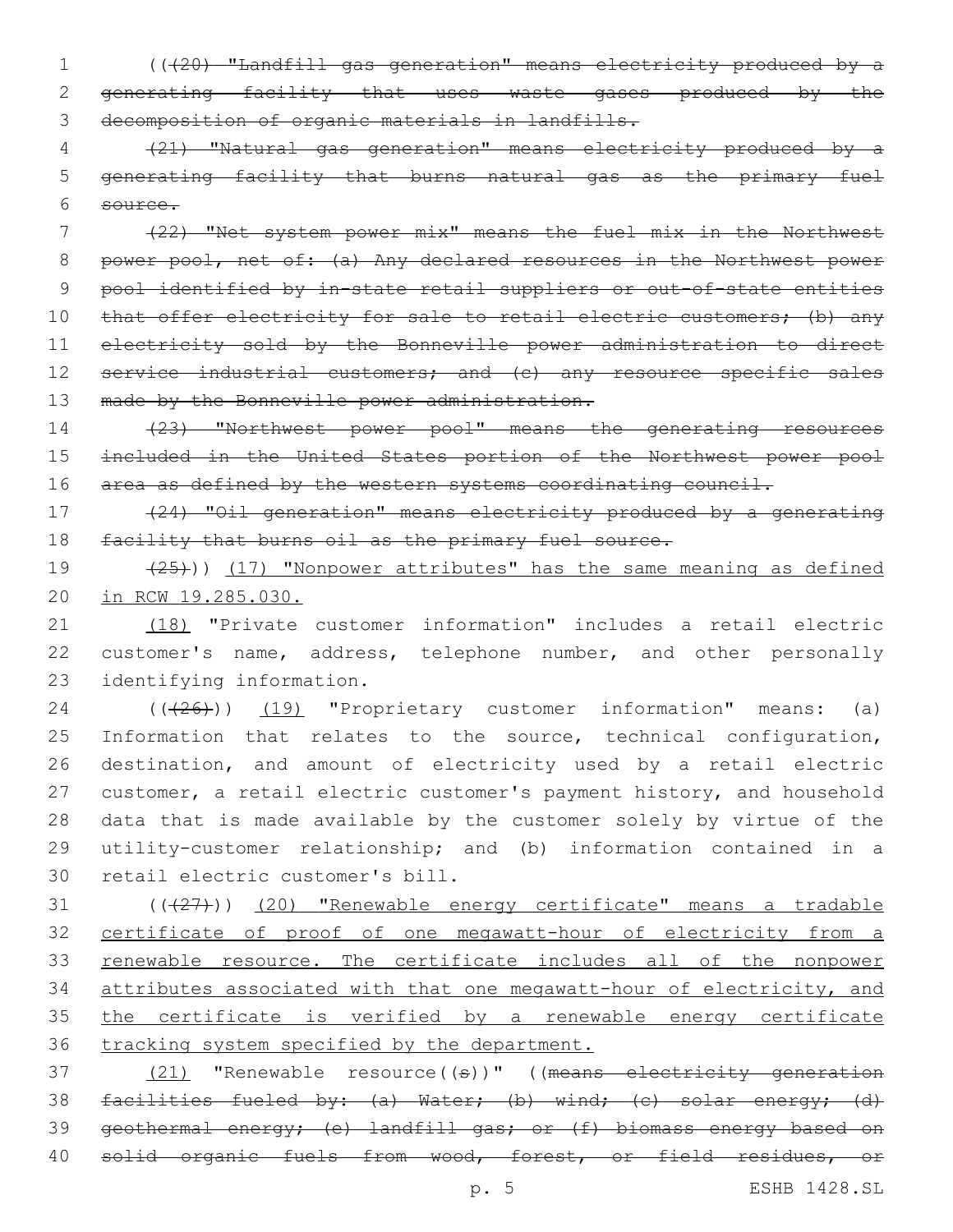1 dedicated energy crops that do not include wood pieces that have been 2 treated with chemical preservatives such as creosote, 3 pentachlorophenol, or copper-chrome-arsenic)) has the same meaning as defined in RCW 19.285.030.4

5 (( $(28)$ )) (22) "Resale" means the purchase and subsequent sale of 6 electricity for profit, but does not include the purchase and the 7 subsequent sale of electricity at the same rate at which the 8 electricity was purchased.

9 (( $(29)$ )) (23) "Retail electric customer" means a person or entity 10 that purchases electricity for ultimate consumption and not for 11 resale.

12 (((30))) (24) "Retail supplier" means an electric utility that 13 offers an electricity product for sale to retail electric customers 14 in the state.

15 (( $(31)$ )) (25) "Small utility" means any consumer-owned utility 16 with twenty-five thousand or fewer electric meters in service, or 17 that has an average of seven or fewer customers per mile of 18 distribution line.

19 (((32) "Solar generation" means electricity derived from 20 radiation from the sun that is directly or indirectly converted to 21 electrical energy.

22 (33))) (26) "Source and disposition report" means the report 23 required in section 5 of this act.

24 (27) "State" means the state of Washington.

25 (((34) "Waste incineration generation" means electricity derived 26 from burning solid or liquid wastes from businesses, households, 27 municipalities, or waste treatment operations.

28 (35) "Wind generation" means electricity created by movement of 29 air that is converted to electrical energy.))

30 (28) "Unspecified source" means an electricity source for which 31 the fuel attribute is unknown or has been separated from the energy.

32 **Sec. 3.** RCW 19.29A.050 and 2000 c 213 s 3 are each amended to 33 read as follows:

34 (1) ((Beginning in  $2001<sub>r</sub>$ )) Each retail supplier shall provide to 35 its existing and new retail electric customers its annual fuel mix 36 information by generation category as required in RCW 19.29A.060.

37 (2) Disclosures required under subsection (1) of this section 38 shall be provided through ((a disclosure)) an electricity product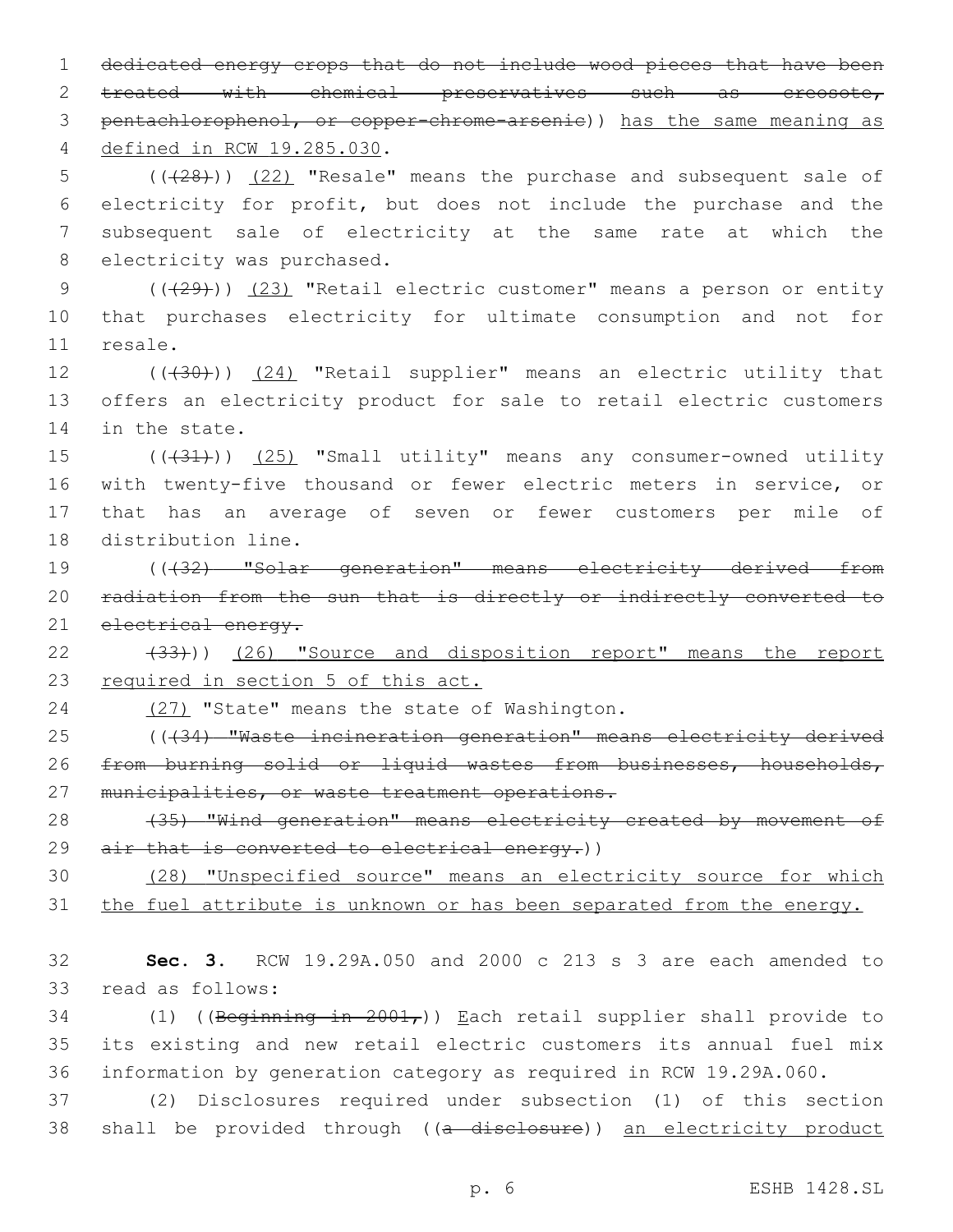1 content label presented in a ((standardized)) uniform format ((as 2 required in RCW 19.29A.060(7))).

3 (3) Except as provided in subsection  $((+5))$   $(4)$  of this section, 4 each retail supplier shall provide the ((disclosure)) electricity 5 product content label:

6 (a) To each ( $(\theta f - it)$ ) new retail electric customers at the time 7 service is established;

8 (b) To ((all of its)) each existing retail electric 9 customer((s)), ((as a bill insert or other)) delivered with the 10 customer's billing statement or as a separately mailed publication, 11 not less than ((semiannually)) annually; ((and))

12 (c) On the retail supplier's publicly accessible web site; and 13 (d) As part of any marketing material, in electronic, paper, 14 written, or other media format, that is used primarily to promote the 15 sale of any specific electricity product being advertised, contracted 16 for, or offered for sale to current or prospective retail electric 17 customers. For the purposes of this subsection, an electric product 18 does not include conservation programs, equipment or materials, or 19 equipment or materials related to transportation electrification.

20 (4) ((In addition to the disclosure requirements under subsection 21 (3) of this section, each retail supplier shall provide to each 22 electric customer it serves, at least two additional times per year, 23 a publication that contains either:

# 24 (a) The disclosure label;

25 (b) A customer service phone number to request a disclosure 26 <del>label; or</del>

27 (c) A reference to an electronic form of the disclosure label.

 (5) Small utilities and mutual light and power companies shall provide the disclosure label not less than annually through a publication that is distributed to all their retail electric customers, and have disclosure label information available in their main business office)) Each small utility and mutual light and power company shall provide the electricity product content label not less than annually through a publication that is distributed to all its 35 retail electric customers, publicly display the electricity product content label at its main business office, and provide the electricity product content label on its publicly accessible web 38 site. If a small utility or mutual company engages in marketing a specific electric product new to that utility it shall provide the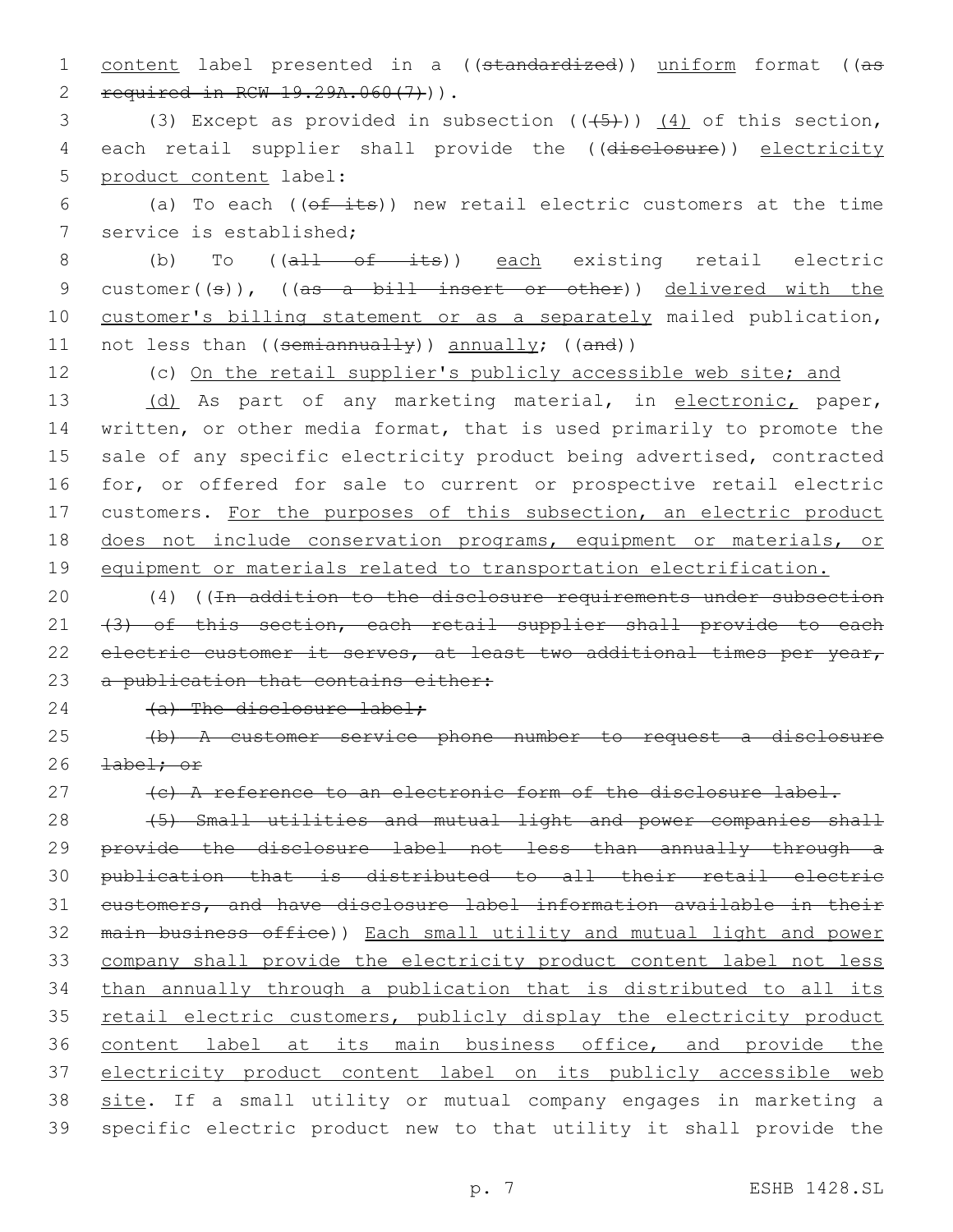1 ((disclosure)) electricity product content label described in Subsection (3)( $(\overline{e})$ ) (d) of this section.

3 **Sec. 4.** RCW 19.29A.060 and 2000 c 213 s 4 are each amended to 4 read as follows:

5 (1) Each retail supplier ((shall disclose the fuel mix of each 6 electricity product it offers to retail electric customers as 7 follows:

8 (a) For an electricity product comprised entirely of declared 9 resources, a retail supplier shall disclose the fuel mix for the 10 electricity product based on the quantity of electric generation from 11 those declared resources for the previous calendar year and any 12 adjustment, if taken, available under subsection (6) of this section.

13 (b) For an electricity product comprised of no declared 14 resources, a retail supplier shall report the fuel mix for the 15 electricity product as the fuel mix of net system power for the 16 previous calendar year, as determined by the electricity information 17 coordinator under RCW 19.29A.080.

18 (c) For an electricity product comprised of a combination of 19 declared resources and the net system power, a retail supplier shall 20 disclose the fuel mix for the electricity product as a weighted 21 average of the megawatt-hours from declared resources and the 22 megawatt-hours from the net system power mix for the previous 23 calendar year according to the proportion of declared resources and 24 net system power contained in the electricity product)) must disclose 25 to its customers the fuel characteristics of each electricity product 26 it offers to retail electric customers using information consistent 27 with the retail supplier's source and disposition report.

28 (2) The fuel characteristics disclosures required by this section 29 ((shall)) must identify for each electricity product the percentage 30 of the total electricity product sold by a retail supplier during the 31 previous calendar year from each of the following categories, using a 32 uniform format:

- 33 (a) Coal ((generation));
- 34 (b) Hydroelectric ((generation));
- 35 (c) Natural gas ((generation));
- 36 (d) Nuclear ((generation)); ((and))
- 37 (e) Petroleum;
- 38 (f) Solar;
- 39 (g) Wind;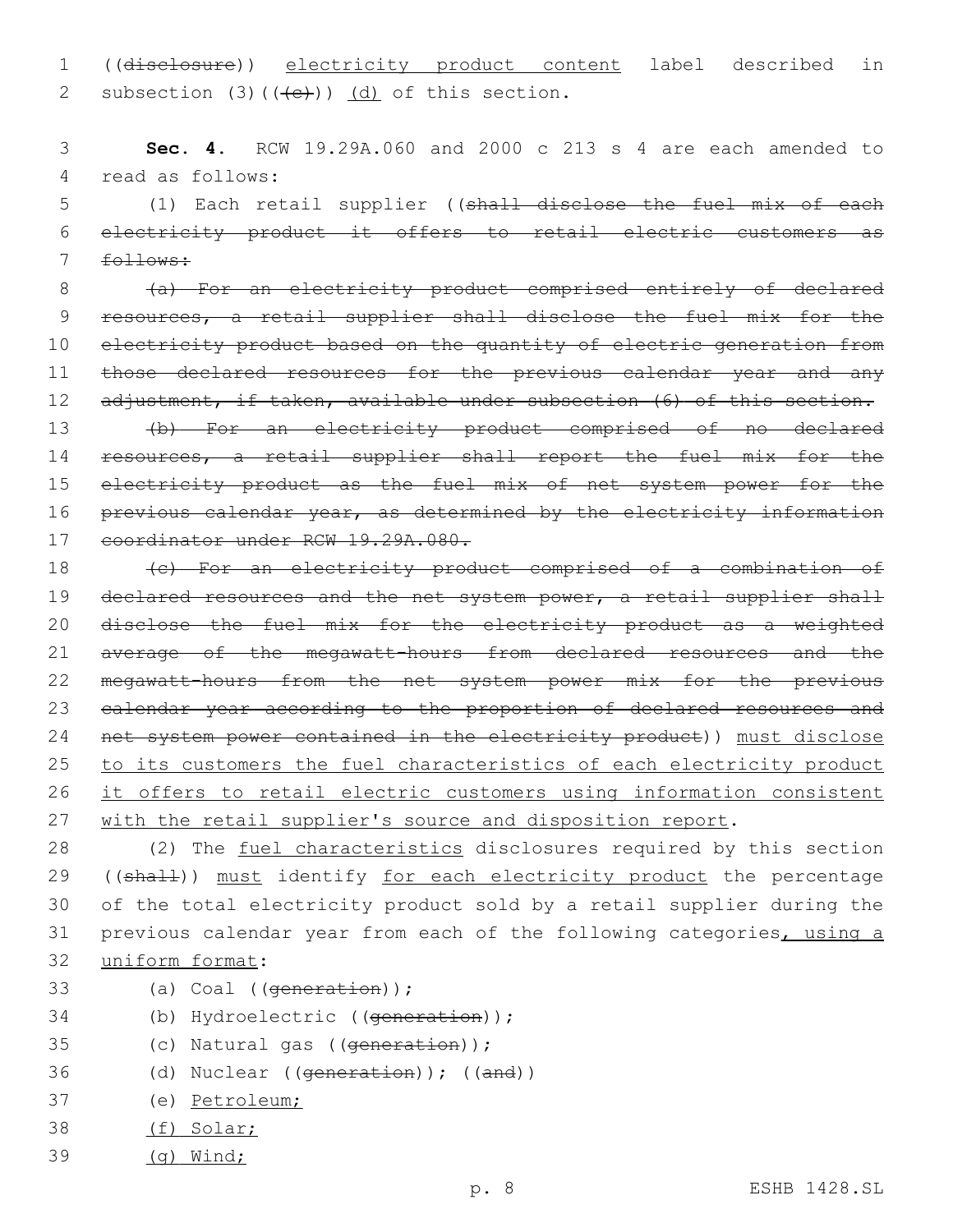(h) Other generation, except that when a component of the other generation category meets or exceeds two percent of the total electricity product sold by a retail supplier during the previous calendar year, the retail supplier shall identify the component or components and display the fuel mix percentages for these component 6 sources( $\left(\frac{1}{f} + \frac{1}{f} + \frac{1}{f} + \frac{1}{f} + \frac{1}{f} + \frac{1}{f} + \frac{1}{f} + \frac{1}{f} + \frac{1}{f} + \frac{1}{f} + \frac{1}{f} + \frac{1}{f} + \frac{1}{f} + \frac{1}{f} + \frac{1}{f} + \frac{1}{f} + \frac{1}{f} + \frac{1}{f} + \frac{1}{f} + \frac{1}{f} + \frac{1}{f} + \frac{1}{f} + \frac{1}{f} + \frac{1}{f} + \frac{1}{f} + \frac{1}{f} +$  generation; (ii) geothermal generation; (iii) landfill gas 8 generation; (iv) oil generation; (v) solar generation; (vi) waste 9 incineration; or (vii) wind generation)). A retail supplier may voluntarily identify any component or components within the other generation category that comprises two percent or less of annual sales; and

13 (i) Unspecified sources.

14 (3) ((Retail suppliers may separately report a subcategory of 15 natural gas generation to identify high efficiency cogeneration.

16 (4) Except as provided in subsection (3) of this section,)) If 17 the percentage amount of unspecified sources identified in subsection 18 (2) of this section exceeds two percent for an electricity product, 19 the retail supplier must include on the label a general description 20 of unspecified sources and an explanation of why some power sources 21 are unknown to the retail supplier.

22 (4) A retail supplier ((cannot)) may not include in the 23 ((disclosure)) electricity product content label any environmental 24 quality or environmental impact qualifier, other than those permitted 25 or required by this chapter, related to any of the generation 26 categories disclosed.

27 (5) For the portion of an electricity product purchased from the 28 Bonneville power administration,  $\overline{a}$  retail supplier((s)) may 29 ((disclose)) incorporate the Bonneville power administration system 30 mix in its disclosure.

 (6) ((A retail supplier may adjust its reported fuel mix for known changes in its declared resources for the current year based on any changes in its sources of electricity supply from either generation or contracts. If a retail supplier changes its fuel mix during a calendar year, it shall report those changes to the electricity information coordinator.

 (7) Disclosure of the fuel mix information required in this section shall be made in the following uniform format: A tabular format with two columns, where the first column shall alphabetically 40 <del>list each category and the second column shall display the</del>

p. 9 ESHB 1428.SL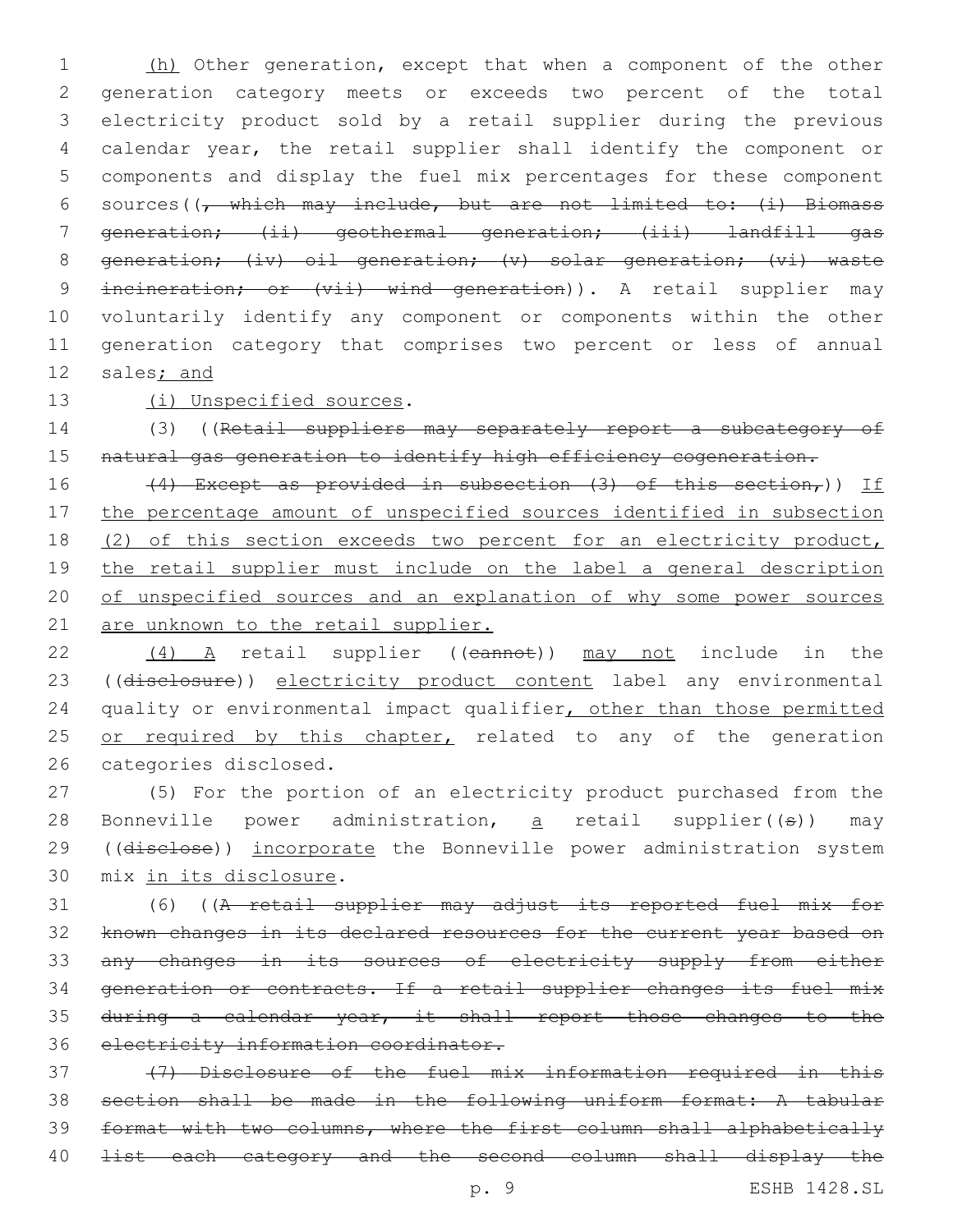corresponding percentage of the total that each category represents. The percentage shall be reported as a numeric value rounded to the nearest one percent. The percentages listed for the categories identified must sum to one hundred percent with the table displaying 5 such a total.)) A retail supplier may include with the electricity product content label additional information concerning the quantity of renewable energy certificates, if not otherwise included in the 8 retail supplier's declared resources, that are retired for compliance with RCW 19.285.040(2) in the reporting year.

 NEW SECTION. **Sec. 5.** (1) Each retail supplier must report to the department each year, based on actual and verified activity in the prior year, the following information on its sources and uses of electricity in Washington:

(a) Electricity delivered to retail electric customers;

 (b) Purchases or receipts of electricity from declared resources used to serve retail electric customers, by generating facility and 17 fuel type; and

 (c) Purchases or receipts of electricity from unspecified sources 19 used to serve retail electric customers.

 (2) The following requirements and limitations apply to the 21 reporting of declared resources:

 (a) A retail supplier must report an electricity purchase or receipt as a declared resource if the retail supplier was the direct or indirect owner of the generating facility or acquired the electricity in a transaction, supported by an auditable contract trail, in which the buyer and seller specified the source or set of 27 sources of the electricity.

 (b) A retail supplier may assign declared resources and unspecified resources to its retail service for purposes of this section using reasonable methods consistent with its business practices. A retail supplier must identify any change in method from 32 the prior year in its report to the department.

 (c) A retail supplier may not report a declared resource as a renewable resource if there exists a renewable energy certificate or other instrument representing the nonpower attributes of the electricity and the retail supplier does not own the renewable energy 37 certificate or instrument.

 (d) For an electricity product that is an optional product complying with RCW 19.29A.090, a retail supplier may report as a

p. 10 ESHB 1428.SL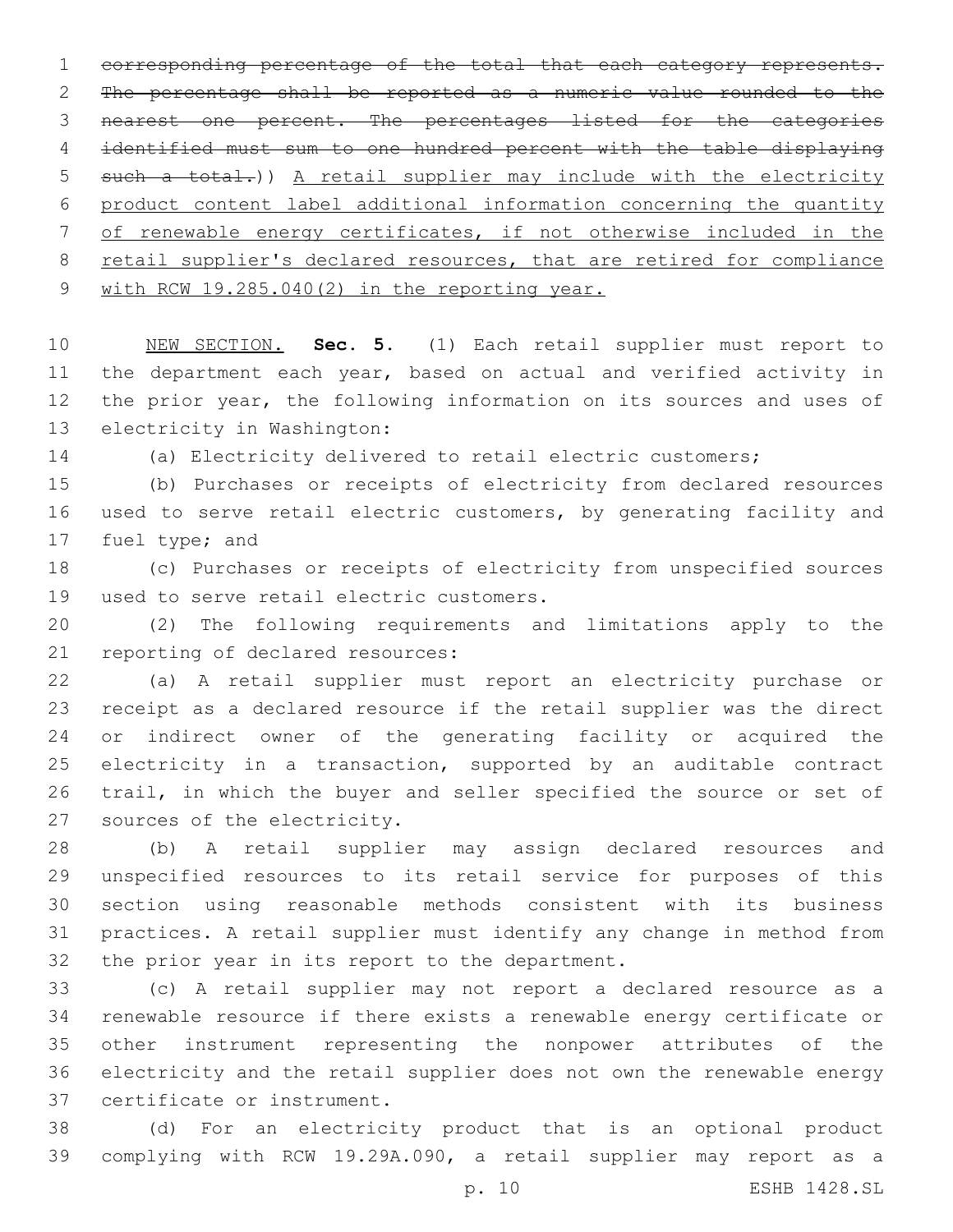declared resource any combination of renewable energy certificates and electricity that meets the requirements of RCW 19.29A.090.

 (3) Each retail supplier must report as an unspecified source any electricity source that was acquired in a transaction where the fuel attribute was not specified by the seller or provider or was not included in the transaction.6

 (4) A retail supplier that offers more than one electricity product must report the required source information separately for each product. Individual retail customer rate schedules do not constitute separate electricity products unless electricity sources 11 are different.

 (5) Each retail supplier must report the information required by 13 this section as annual totals in megawatt-hours.

 (6) The department must determine fuel mix percentages for each retail supplier based on the information provided in source and disposition reports. Each retail supplier's fuel mix percentages must 17 reflect, to the extent possible, the declared resources reported by 18 that retail supplier.

 NEW SECTION. **Sec. 6.** (1) Any renewable energy certificate included in the source and disposition report must be created and retired within the certificate tracking system approved by the department and must represent renewable generation of a generating facility located in the region of the tracking system.

 (2) A renewable energy certificate retired for any of the following purposes may not be included in the source and disposition 26 report:

 (a) Voluntary renewable energy programs, except where the electricity product is an optional product complying with RCW 29 19.29A.090;

 (b) Compliance obligations not related to the provision of electricity service to retail customers in Washington; and

(c) Any other purpose established by rule by the department.

 (3) A retail supplier must retire any renewable energy certificates included in its source and disposition report within one 35 year after submitting its report.

 NEW SECTION. **Sec. 7.** The department must develop and publish an estimate of the fuel characteristics of the generation sources reasonably available to serve Washington customers and not included

p. 11 ESHB 1428.SL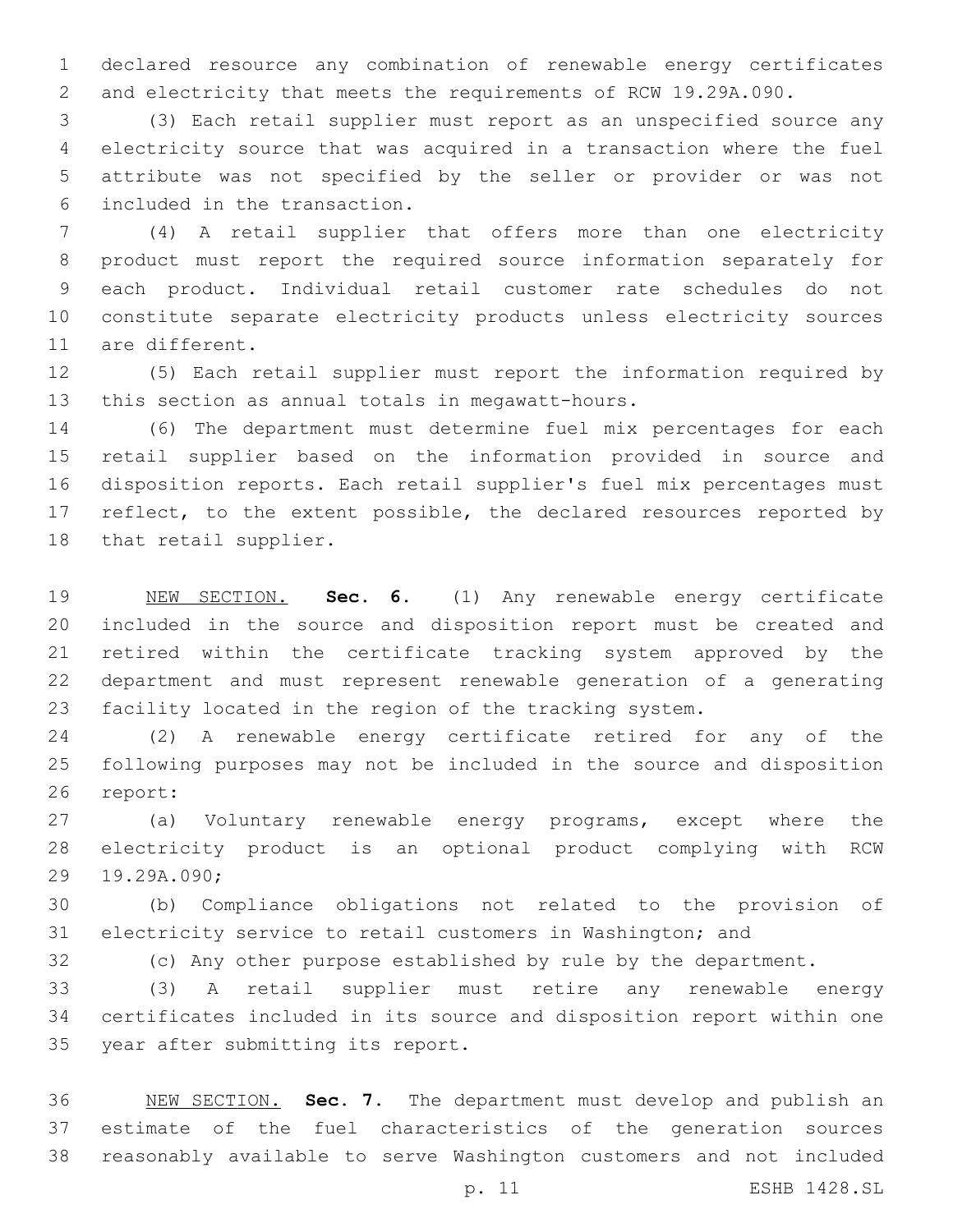as a declared resource of any retail supplier. The department may include or exclude any electricity source as it deems reasonable to accurately represent the characteristics of residual electricity supplies used by retail suppliers in Washington. The department must make available documentation of the inputs and calculations used in 6 making the estimate.

7 **Sec. 8.** RCW 19.29A.080 and 2000 c 213 s 6 are each amended to 8 read as follows:

9 (1) ((For the purpose of selecting the electricity information 10 coordinator, the department shall form a work group of interested 11 parties. The department shall invite interested parties, including, 12 but not limited to, representatives from investor-owned utilities, 13 consumer-owned utilities, the commission, the attorney general's 14 office, consumer advocacy groups, and the environmental community to 15 participate in the work group. In the event an appropriate regional 16 entity is not selected by November 1, 2000, the department shall 17 serve as the electricity information coordinator after notifying the 18 committees of the senate and house of representatives with 19 <del>jurisdiction over energy matters</del>)) The department may adopt 20 administrative rules under chapter 34.05 RCW to implement the 21 provisions of this chapter.

 (2) The department may receive any lawful gifts, grants, or endowments from public or private sources that are made from time to time, in trust or otherwise, for the use and benefit of the 25 department in implementing this section, and may spend such gifts, grants, or endowments for the purposes of implementing this section.

27 (3) ((As a condition for an appropriate regional entity to be 28 selected under this section to serve as the electricity information 29 coordinator, it must agree to compile the following information:

30 (a) Actual generation by fuel mix in the Northwest power pool for 31 the prior calendar year, expressed in megawatt-hours. This data will 32 be compiled as it becomes available.

 (b) Adjustments to the actual generation for the prior calendar year that are known and provided to the electricity information coordinator by the end of January of the current calendar year to reflect known changes in declared resources for the current year and changes due to interconnection of new generating resources or decommissioning or sale of existing resources or contracts. These 39 adjustments shall include supporting documentation.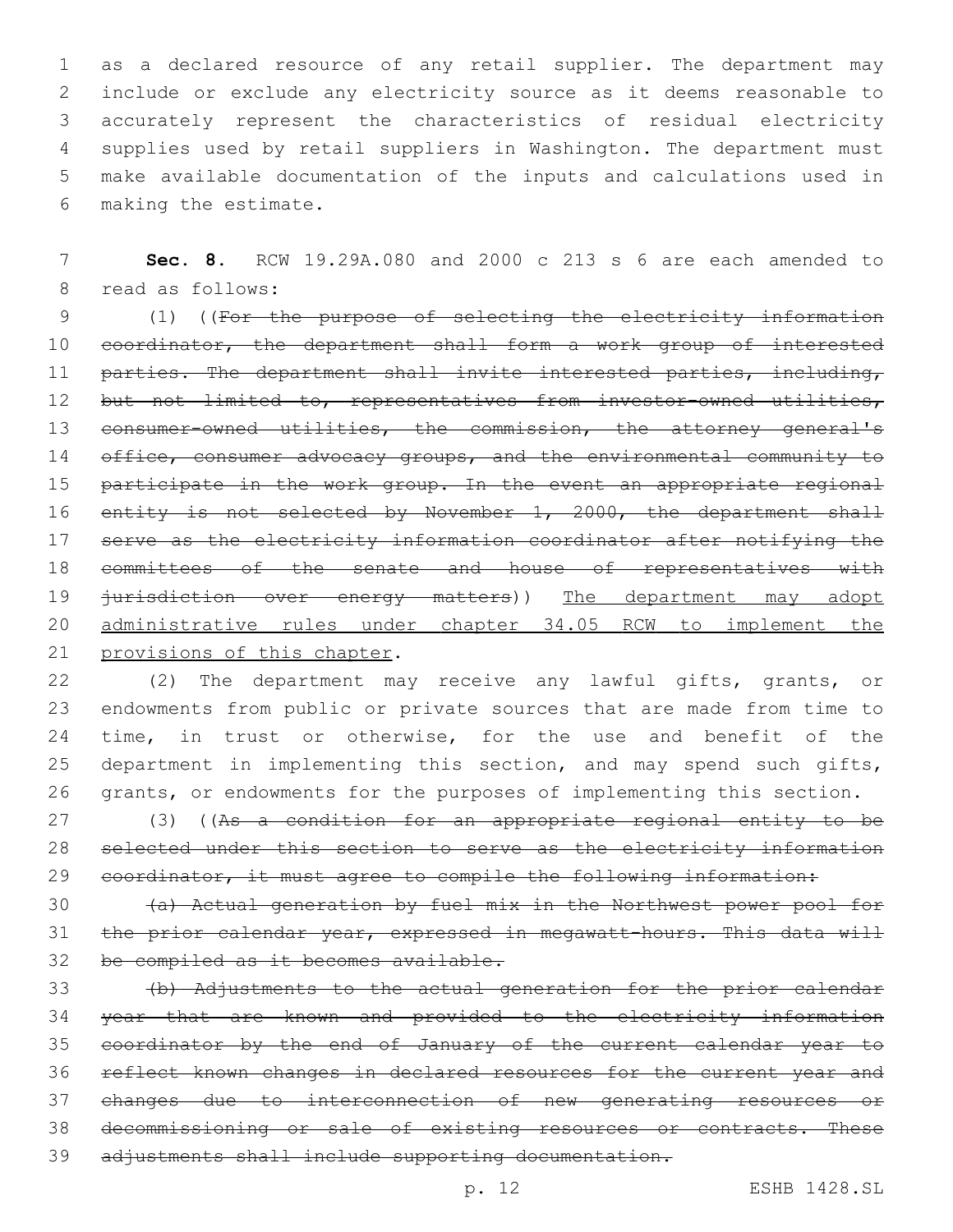(c) The amount of electricity from declared resources that retail suppliers will identify in their fuel mix disclosures during the current calendar year. Retail suppliers shall make this data 4 available by the end of January each year)) The department must 5 regularly seek input from retail providers, consumers, environmental advocates, the Bonneville power administration, other state disclosure programs, and other stakeholders regarding potential 8 improvements to the disclosure program established by this act.

9 (4) ((Retail suppliers shall make available)) Each retail 10 supplier must make available to the department upon request the 11 following information to support the ownership or contractual rights 12 to declared resources:

13 (a) Documentation of ownership of declared resources by retail 14 suppliers; or

15 (b) Documentation of contractual rights by retail suppliers to a 16 stated quantity of electricity from a specific generating facility.

17 ((If the documentation referred to in either (a) or (b) of this 18 subsection is not available, the retail supplier may not identify the 19 electricity source as a declared resource and instead must report the 20 net system power mix for the quantity of electric generation from 21 that resource.

22 (5) If the documentation referred to in either subsection (4) (a) 23 or (b) of this section is not available, the retail supplier may not 24 identify the electricity source as a declared resource and instead 25 must report the net system power mix for the quantity of electric 26 generation from that resource.

27 (6) As a condition for an appropriate regional entity to be 28 selected under this section to serve as the electricity information 29 coordinator, it must agree to:

30 (a) Coordinate with comparable entities or organizations in the 31 western interconnection;

 (b) On or before May 1st of each year, or as soon thereafter as practicable once the data in subsection (3)(a) of this section is available, calculate and make available the net system power mix as 35 follows:

36 (i) The actual Northwest power pool generation for the prior 37 calendar year;

38 (ii) Plus any adjustments to the Northwest power pool generation 39 as made available to the electricity information coordinator by the